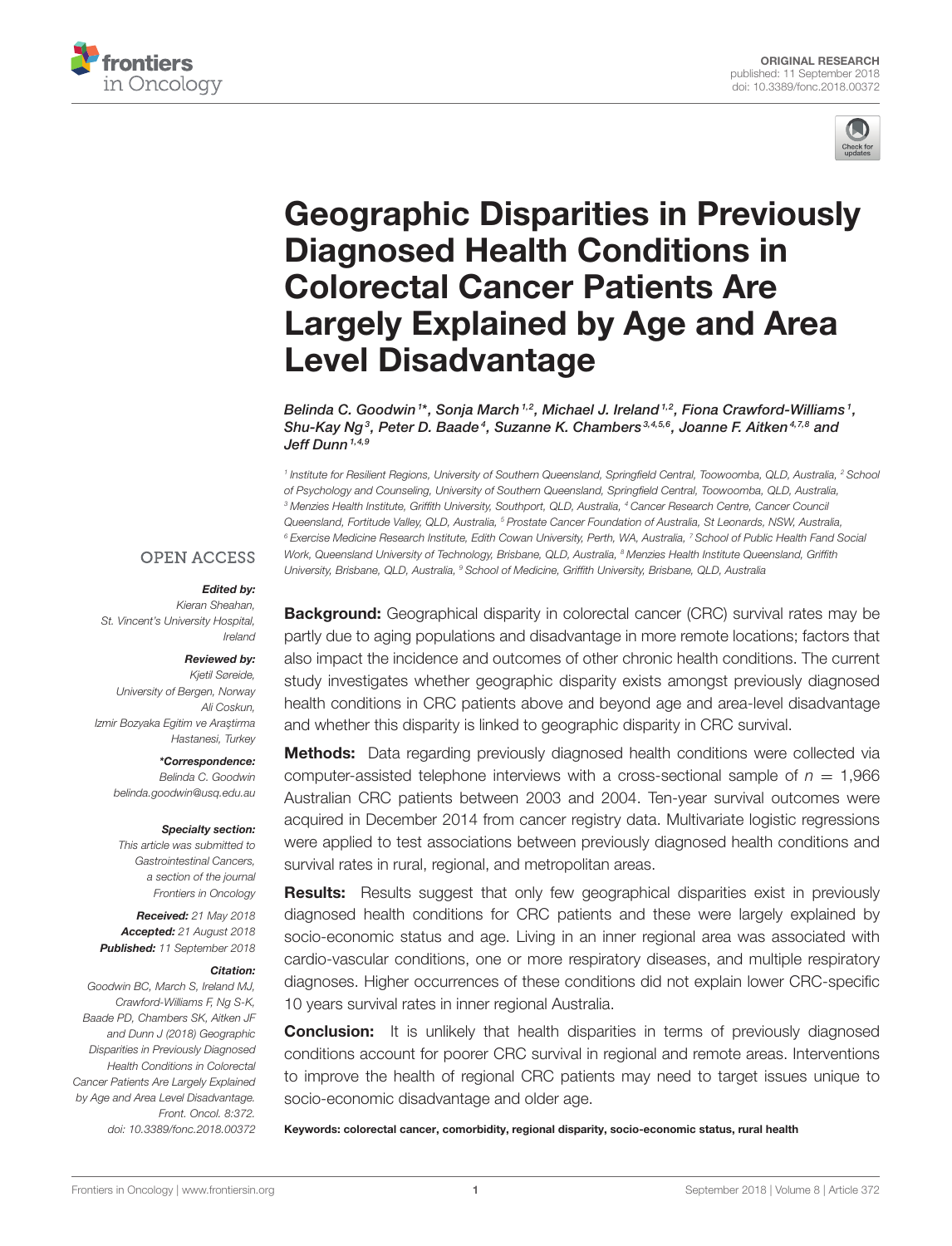# INTRODUCTION

There is growing concern over health disparities between rural, regional, and metropolitan communities in Australia and internationally [\(1–](#page-8-0)[4\)](#page-8-1). Evidence suggests that individuals living in geographically remote areas experience higher incidence of morbidity and mortality than their metropolitan counterparts [\(1,](#page-8-0) [5](#page-8-2)[–7\)](#page-8-3). Living in a non-metropolitan area has been associated with higher incidences of a number of serious health conditions including cancer [\(2,](#page-8-4) [6](#page-8-5)[–8\)](#page-8-6), diabetes, and cardiovascular disease [\(9,](#page-8-7) [10\)](#page-8-8). In terms of mortality, geographical remoteness is also associated with lower chance of survival for those diagnosed with many serious health conditions [\(11,](#page-8-9) [12\)](#page-8-10). In particular, it has been estimated that patients with colorectal cancer (CRC) residing in non-metropolitan areas have between a 4 and 30% higher chance of dying from the disease, within 5 years of diagnosis, than metropolitan residents [\(13,](#page-8-11) [14\)](#page-8-12).

Geographical health disparities are thought to be due, not only to limited physical access to health care, but also to differences in demography, attitudes, lifestyle factors, and cultural practices in regional and rural settings [\(5,](#page-8-2) [6,](#page-8-5) [15\)](#page-8-13). However, it is unclear whether these factors provide a full explanation for regional disparity in CRC outcomes. Individuals living in regional and remote areas exhibit poorer health profiles (e.g., more likely to experience multiple chronic conditions) than those living in metropolitan areas [\(2,](#page-8-4) [7](#page-8-3)[–10\)](#page-8-8). Pre-existing comorbid health conditions often lead to later CRC detection, make patients less suitable candidates for curative surgery, and increase the chance of mortality by approximately 20% [\(16](#page-8-14)[–18\)](#page-8-15). Given these risks, it is plausible that geographical disparity in CRC outcomes may be somewhat accounted for by a tendency for regional and remote patients to report multiple health problems.

Remote and regional areas also tend to have different demographic profiles than major cities, with higher proportions of older residents and higher area level disadvantage [\(19\)](#page-8-16); factors that contribute to CRC incidence and mortality as well as comorbidity and poorer health in general [\(16,](#page-8-14) [20,](#page-8-17) [21\)](#page-8-18). Average age and socio-economic status (SES) in regional and remote areas are likely to account for geographical disparity in the diagnosis of other health conditions among CRC patients. In order to identify and address the causes of geographical disparities in the health and mortality of CRC patients, it is therefore important to establish whether these disparities exist above and beyond age and area level disadvantage. Without this knowledge, those working to improve outcomes for non-metropolitan CRC patients, may concentrate efforts toward increasing healthcare access in remote areas and fail to address the health issues associated with socio-economic disadvantage and older age.

Understanding the risk factors associated with other diagnosed health conditions among CRC patients is an important focus for health researchers and policymakers who wish to improve cancer outcomes. To date, no study has measured comorbid (or premorbid) conditions in rural, regional, and metropolitan CRC patients, nor has their impact on geographical disparities in CRC survival rates been empirically tested. The aim of this study is to determine whether geographical disparities in previously diagnosed chronic health conditions <span id="page-1-0"></span>**TABLE 1** | Sample characteristics  $(n = 1,966)$ .

|                           | $n$ (%)      |
|---------------------------|--------------|
| <b>SEX</b>                |              |
| Female                    | 790 (40%)    |
| <b>AGE</b>                |              |
| 20-49 yrs                 | 167 (8.5%)   |
| 50-59 yrs                 | 382 (19.4%)  |
| 60-69 yrs                 | 665 (33.8%)  |
| 70-79 yrs                 | 752 (38.3%)  |
| <b>SES QUINTILE</b>       |              |
| (lowest) 1                | 334 (17.0%)  |
| 2                         | 325 (16.5%)  |
| 3                         | 365 (18.6%)  |
| $\overline{4}$            | 651 (33.1%)  |
| (highest) 5               | 288 (14.6%)  |
| <b>LOCATION (ASGC-RA)</b> |              |
| Metropolitan              | 981 (49.9%)  |
| Inner regional            | 622 (31.6%)  |
| Outer regional            | 336 (17.1%)  |
| Remote                    | 19 (1.0%)    |
| Very Remote               | 8 (0.4%)     |
| <b>SITE</b>               |              |
| Colon                     | 1203 (69.9%) |
| Rectum                    | 519 (30.1%)  |
| <b>STAGE (DUKES)</b>      |              |
| Α                         | 437 (29.4%)  |
| B                         | 521 (35.1%)  |
| C                         | 487 (32.8%)  |
| D                         | 40 (2.7%)    |

exist above and beyond the age and SES of CRC patients and whether such disparities play a role in reduced CRC survival rates in regional and remote areas compared to major cities.

### **METHODS**

### Participants and Procedure

Data collection for this study formed part of the Colorectal Cancer and Quality of Life Study (for recruitment details see [\(22\)](#page-8-19)). Approval for the use of these data was granted by the University's Human Research Ethics Committee (Approval Number: H17-REA014). Participants had a primary diagnosis of CRC between 1 January 2003 and 31 December 2004, were between the ages of 20 and 80 years, 59.8% male and reasonably evenly distributed across SES deciles. The most common cancer site was the colon (70%). **[Table 1](#page-1-0)** provides a breakdown of participant demographics, cancer site, and stage information for the current sample.

Participants were invited ( $n = 3,182$ ) to the research via mail through their treating doctor who consented to and endorsed the invitation. Participants who responded and provided informed consent ( $n = 2181$ ) were then contacted by phone to complete a computer assisted telephone interview (CATI), 90% ( $n = 1,966$ )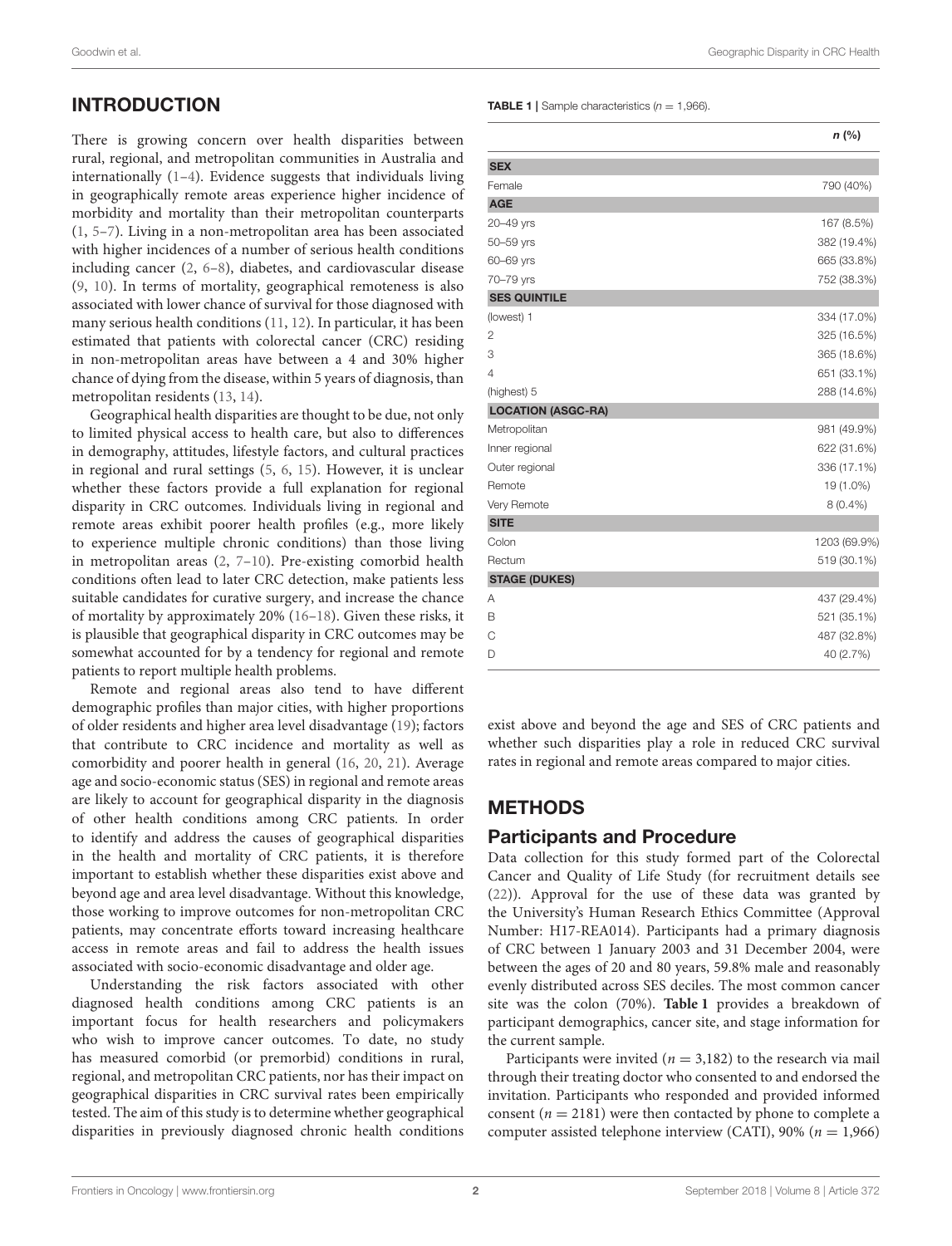of the respondents completed the interview comprising the sample for the current study.

Representativeness of the sample was evaluated by comparing gender, age, and disease specific information from the current sample to those who were eligible, but were not recruited to the study. There were no gender differences, however, 70–80 years old CRC survivors were under represented along with those with rectal and advanced stage cancer ( $p = < 0.05$ ).

#### **Measures**

#### **Demographics**

Each respondent provided their gender, date of birth, and postal address. Participant location of residence was categorized as major city; inner regional; outer regional; remote; or very remote based on the Australian Standard Geographical Classification - Remoteness Area (ASGC-RA; AGDHA 2006). For the purposes of this study, major city residents were coded as (1) major city  $(N = 981)$ ; (2) inner regional coded as regional  $(N = 622)$  and the remainder coded as (3) outer regional and remote ( $N = 363$ ) as per methods used in Australian Institute of Health and Welfare (AIHW) studies in 2008 [\(23\)](#page-8-20). Each participant was assigned a percentile rank based on the Socio-Economic Index for Areas (SEIFA); which reflected their estimated socio-economic status (SES) according to postcode; a rank of 1 indicating that the participant resided in an area assigned the lowest SES and a rank of 100 reflecting the highest.

#### Previously Diagnosed Conditions

Participants were asked to identify (on a checklist—see **[Table 2](#page-2-0)**) any health conditions they had previously been diagnosed with $^{\rm l}$  . Body mass index (BMI) for each participant was calculated using their self-reported weight (prior to diagnosis) and height. According to World Health Organization recommendations, participants with a BMI over 30 were classified as obese.

#### Stage and 10-years Censored Mortality Data (All Cause and CRC Specific)

The mortality status of each participant at the 30th of December 2013 was obtained from the relevant State Government Department of Births, Deaths, and Marriages along with stage of cancer at diagnosis. This information includes date and cause of death and is checked against data from hospitals, nursing homes, coroners, the National Death Index, and the Australian Bureau of Statistics. A censored mortality variable was created that indicated whether or not the patient had passed away by the end of the study. Elapsed time since diagnosis was defined as total days from patient diagnosis to death or to the end of the study—whichever came first.

### Clustering of Conditions

We employed two methods of grouping health conditions for analytic purposes (the first intuitive and the second statistical). Firstly, we categorized conditions according to the physical

<span id="page-2-0"></span>

| <b>TABLE 2</b>   Descriptive statistics of sample and Zero-order correlations between |
|---------------------------------------------------------------------------------------|
| premorbid conditions, SES and age.                                                    |

|                           | <b>Descriptive statistics</b> |               |            | Bivariate correlations (r) |
|---------------------------|-------------------------------|---------------|------------|----------------------------|
|                           | Mean (SD)                     | $\frac{0}{0}$ | <b>SES</b> | Age                        |
| <b>SES</b>                | 54.00 (26.26)                 |               | 1          |                            |
| age                       | 65.01 (10.35)                 |               | $-0.039$   | 1                          |
| Any cardiovascular        |                               | 59.4          | $-0.033$   | $0.284**$                  |
| Heart attack              |                               | 7.7           | $-0.070**$ | $0.158**$                  |
| Angina Pectoris           |                               | 9.9           | $-0.084**$ | $0.174**$                  |
| High blood<br>pressure    |                               | 40.9          | $-0.060**$ | $0.222**$                  |
| High cholesterol          |                               | 28.7          | 0.003      | $0.142**$                  |
| Other heart<br>condition  |                               | 15.6          | $-0.013$   | $0.183**$                  |
| <b>Stroke</b>             |                               | 4.1           | 0.011      | $0.115**$                  |
| Any respiratory           |                               | 17.9          | 0.007      | $0.061**$                  |
| Asthma                    |                               | 12.7          | 0.021      | 0.024                      |
| <b>Chronic Bronchitis</b> |                               | 6.2           | 0.003      | 0.035                      |
| Emphysema                 |                               | 3.6           | $-0.022$   | $0.094**$                  |
| Any skeletal              |                               | 25.2          | $-0.009$   | $0.218**$                  |
| Osteoporosis              |                               | 5.9           | 0.021      | $0.145**$                  |
| Osteoarthritis            |                               | 16.5          | $-0.020$   | $0.163**$                  |
| Rheumatoid<br>Arthritis   |                               | 5.4           | $-0.019$   | $0.065**$                  |
| Leukemia                  |                               | 0.8           | $-0.022$   | 0.035                      |
| Any other                 |                               | 62.4          | $-0.045*$  | 0.020                      |
| <b>Diabetes</b>           |                               | 12.6          | $-0.027$   | $0.118**$                  |
| Ulcer                     |                               | 12.4          | 0.014      | $0.076**$                  |
| Migraine                  |                               | 12.8          | 0.004      | $-0.024$                   |
| Depression                |                               | 13.5          | $-0.010$   | $-0.073**$                 |
| Any previous<br>cancer    |                               | 20.0          | $-0.066**$ | $0.058*$                   |
| Obese                     |                               | 25.5          | $-0.019$   | $-0.109**$                 |
| Other serious<br>illness  |                               | 1.9           | $-0.002$   | $0.054*$                   |
| Any condition             |                               | 87.6          | $-0.055*$  | $0.224**$                  |

 $^{\star\star}$  <  $p = 0.01$ ,  $^{\star}$  <  $p = 0.05$ .

site or system in the body which that condition effects (i.e., cardiovascular, respiratory, skeletal, and other conditions) and coded participants according to whether they reported one or more of each type of condition (see **[Table 2](#page-2-0)**). Secondly, we investigated multimorbidity through a clustering method of pairwise concordance statistics [\(24\)](#page-8-21). This method adopts the asymmetric Somers' D statistic to quantify the degree of "non-random" multimorbidity, also known as "associative multimorbidity" [\(25\)](#page-8-22). Identification of significant (non-random) multimorbidity between conditions is an informative way to view disease patterns and indicates a potential sharing of risk factors of the diseases [\(26,](#page-8-23) [27\)](#page-8-24). The clustering method adopts the Benjamini-Hochberg procedure to control for the false discovery rate, offering protection against false positives [\(28\)](#page-8-25). The use of UCINET6 for Windows [\(29\)](#page-8-26) can graphically display the identified multimorbidity patterns of health conditions,

<span id="page-2-1"></span><sup>&</sup>lt;sup>1</sup>With the exception of "heart attack", "stroke", and "angina pectoris", items reflected pervasive, chronic conditions that, although likely to be comorbid with the colorectal diagnosis, cannot be assumed as such hence we refer to as previously diagnosed conditions, rather than comorbid conditions.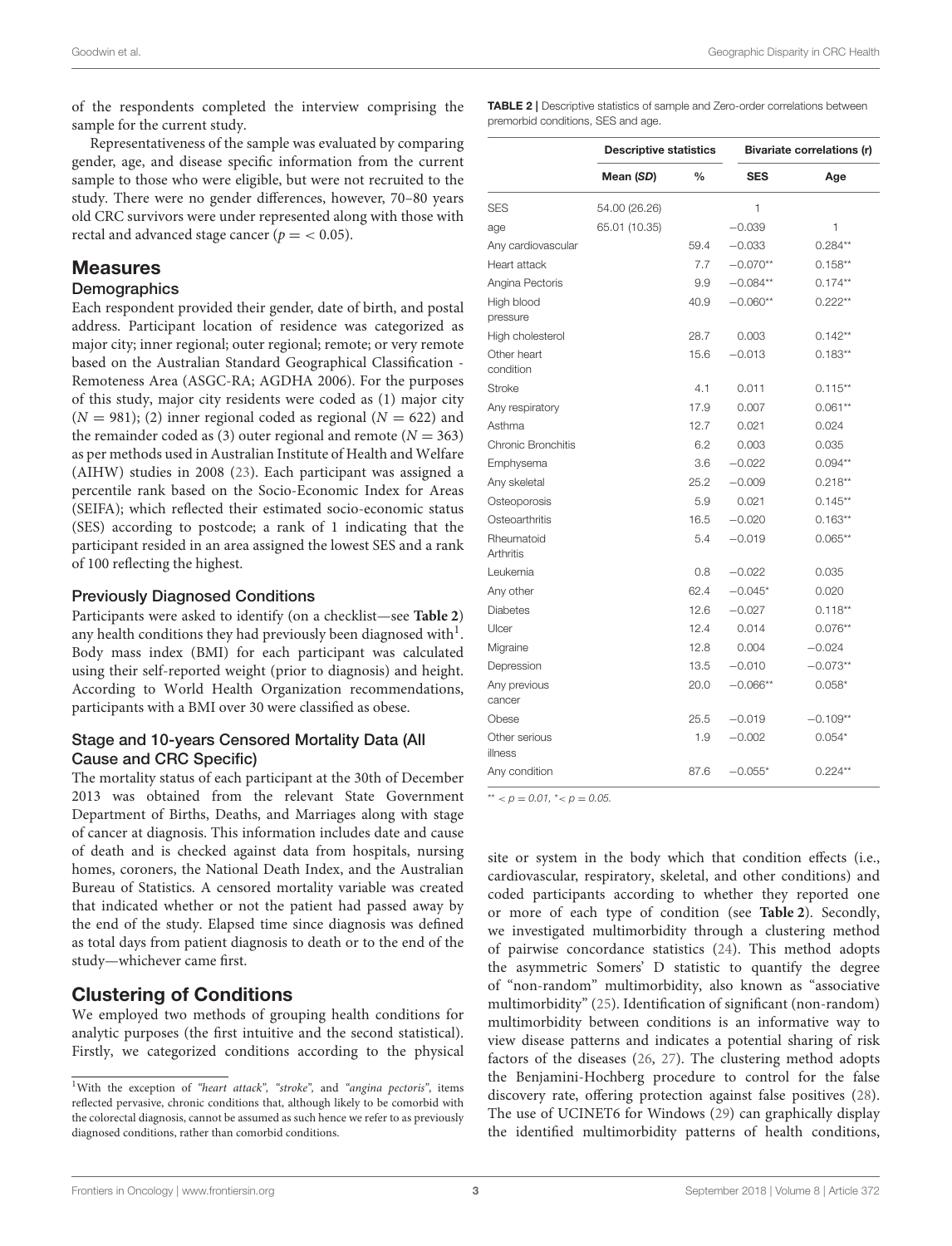|                                                                                                                                                                                                                                                      |                             |                                                                                               |                          |                      | OR (CI, 95%)                     |                                   |                        |                                 |                         |
|------------------------------------------------------------------------------------------------------------------------------------------------------------------------------------------------------------------------------------------------------|-----------------------------|-----------------------------------------------------------------------------------------------|--------------------------|----------------------|----------------------------------|-----------------------------------|------------------------|---------------------------------|-------------------------|
|                                                                                                                                                                                                                                                      |                             | ზ<br>ი<br>Regional vs. Met                                                                    |                          |                      | Rural vs. Metro <sup>b</sup>     |                                   |                        | Rural vs. Regional <sup>c</sup> |                         |
|                                                                                                                                                                                                                                                      | Unadjusted                  | Adjustedage                                                                                   | Adjustedage, SES         | Unadjusted           | Adjustedage                      | Adjustedage, SES                  | Unadjusted             | Adjustedage                     | Adjustedage, SES        |
| Any cardiovascular                                                                                                                                                                                                                                   | 1.09(0.83, 1.44)            | 0.93 (0.70, 1.24)                                                                             | 0.89 (0.66, 1.20)        | 0.96(0.72, 1.32)     | (0.80, 1.55)<br>$\overline{11}$  | 1.09(0.78, 1.51)                  | , 1.17<br>0.69(0.41,   | 0.83(0.49, 1.44)                | 1.60<br>0.99 (0.53,     |
| Heart attack                                                                                                                                                                                                                                         | 1.81 (1.13, 2.92)           | $\,<\,$<br>1.59 (0.98, 2.59)                                                                  | 2.23<br>1.34(0.81,       | 0.75(0.41, 1.37)     | 1.65)<br>(0.48,<br>0.89          | 0.81, (0.43, 1.50)                | 0.36(0.11, 1.06)       | 1.47<br>0.47(0.15,              | 0.65(0.22, 1.91)        |
| Angina pectoris                                                                                                                                                                                                                                      | 1.35 (0.86, 2.11)           |                                                                                               | 0.89 (0.55, 1.44)        | 0.61 (0.34, 1.07)    | 0.71(0.40, 1.26)                 | (0.34, 1.08)<br>0.60(             | 2.07<br>0.77 (0.29,    | 1.15 (0.65, 2.04)               | 1.14 (0.46, 2.86)       |
| High blood pressure                                                                                                                                                                                                                                  | 1.00(0.76, 1.30)            | $1.18(0.75, 1.86)$ $0.88(0.67, 1.17)$                                                         | 0.81 (0.60, 1.08)        | 1.16 (0.85, 1.58)    | 1.32 (0.96, 1.82)                | 1.25 (0.90, 1.72)                 | 1.04 (0.62, 1.76)      | 1.24(0.73, 2.12)                | 1.38 (0.80, 2.39)       |
| High cholesterol                                                                                                                                                                                                                                     | 0.82(0.61, 1.10)            | $\,<\,$<br>0.75(0.56, 1.02)                                                                   | 0.75 (0.55, 1.03)        | 1.19 (0.85, 1.66)    | 1.30(0.92, 1.82)                 | 1.30 (0.92, 1.83)                 | 1.10 (0.62, 1.94)      | 1.24(0.70, 2.18)                | 1.21 (0.68, 2.15)       |
| Other heart condition                                                                                                                                                                                                                                | 1.53 (1.07, 2.18)           |                                                                                               | 1.40 (0.96, 2.05)        | 0.78(0.50, 2.18)     | 0.89(0.57, 1.39)                 | 1.42<br>(0.58,<br>0.91            | 0.83)<br>0.35 (0.15,   | 0.44(0.19, 1.01)                | 0.42(0.18, 1.00)        |
| Stroke                                                                                                                                                                                                                                               | 0.53(0.25, 1.10)            | 1.36 (0.95, 1.96)<br><b>0.46 (0.22, 0.95)</b><br>1.40 (0.99, 1.98)^                           | 0.46 (0.21, 0.98)        | 2.96<br>1.40 (0.66,  | 3.59<br>1 (0.79,<br>1.68         | 3.63<br>(0.78,<br>1.69            | 4.64)<br>1.33 (0.38,   | 5.50)<br>1.63 (0.48,            | 5.42)<br>1.55 (0.44,    |
| Any respiratory                                                                                                                                                                                                                                      | 1.45 (1.03, 2.06)           | 1.40 (0.99, 1.98)                                                                             | 1.42(0.99, 2.05)         | 0.60 (0.39, 0.92)    | 0.62 (0.40, 0.96)                | 0.97<br>0.63 (0.40,               | 0.32 (0.14, 0.76)      | 0.35 (0.15, 0.82)               | 0.33(0.14, 0.81)        |
| Asthma                                                                                                                                                                                                                                               | 1.24(0.83, 1.84)            |                                                                                               | 1.31 (0.86, 1.98)        | 0.77(0.47, 1.24)     | 0.78(0.48, 1.26)                 | 0.82(0.50, 1.33)                  | 0.47(0.19, 1.18)       | 0.49(0.19, 1.22)                | 0.42(0.16, 1.12)        |
| Chronic Bronchitis                                                                                                                                                                                                                                   | $1.68(0.97, 2.89)^{\wedge}$ |                                                                                               | 1.71(0.96, 3.03)         | 0.62(0.31, 1.26)     | 0.65(0.32, 1.31)                 | 0.67(0.33, 1.36)                  | 0.20 (0.05, 0.86)      | 0.22(0.50, 0.92)                | 0.19 (0.40, 0.87)       |
| Emphysema                                                                                                                                                                                                                                            | 2.37 (1.09, 5.12)           | $1.22 (0.82, 1.82)$<br>$1.62 (0.94, 2.80)$<br>$2.11 (0.97, 4.58)^\wedge$<br>2.11 (0.97, 4.58) | 4.25<br>1.91 (0.85,      | 0.29 (0.09, 0.90)    | 0.34(0.11, 1.04)                 | 1.00<br>0.32(0.10,                | $0.08$ $(0.01, 0.77)$  | $0.11(0.01, 1.04)^{6}$          | 1,41<br>0.15(0.02,      |
| Any skeletal                                                                                                                                                                                                                                         | 1.16 (0.85, 1.56)           | 1.02(0.74, 1.39)                                                                              | 1.02(0.74, 1.42)         | 0.96 (0.67, 1.36)    | 1.11(0.77, 1.60)                 | 1.11 (0.77, 1.61)                 | 0.76(0.41, 1.40)       | 1.70<br>0.91 (0.49,             | 0.90 (0.48, 1.69)       |
| Osteoporosis                                                                                                                                                                                                                                         | 0.65(0.35, 1.20)            | $\,<\,$<br>0.55(0.30, 1.03)                                                                   | 0.56(0.30, 1.07)         | 0.97 (0.49, 1.90)    | 1.17 (0.59, 2.32)                | 1.18 (0.59, 2.36)                 | 1.12 (0.35, 3.53)      | 1.41, (0.46, 4.33)              | 1.33 (0.42, 4.23)       |
| Osteoarthritis                                                                                                                                                                                                                                       | 1.28 (0.90, 1.83)           | 1.15 (0.80, 1.66)                                                                             | 1.10(0.75, 1.60)         | 0.73(0.48, 1.13)     | 0.82(0.53, 1.28)                 | 0.80(0.51, 1.25)                  | 0.49(0.22, 1.11)       | 0.59(0.27, 1.32)                | 0.63(0.28, 1.42)        |
| Rheumatoid arthritis                                                                                                                                                                                                                                 | 1.39 (0.81, 2.39)           | 1.39 (0.81, 2.39)                                                                             | 1.48 (0.83, 2.61)        | 1.60 (0.86, 2.97)    | 2.97<br>1.60 (0.86,              | 1.66 (0.88, 3.11)                 | 0.78 (0.26, 2.32)      | 0.87 (0.30, 2.52)               | 0.83(0.28, 2.51)        |
| Leukemia                                                                                                                                                                                                                                             | 0.67 (0.14, 3.25)           | 0.61 (0.13, 2.97                                                                              | 2.36)<br>0.47(0.09,      | 6.03)<br>1.09 (0.20) | 6.79)<br>(0.22,<br>1.22          | 5.89)<br>(0.19,<br>1.05           | 33.17)<br>4.61 (0.64,  | 5.02 (0.71, 35.40)              | , 36.21<br>5.61 (0.86,  |
| Any other                                                                                                                                                                                                                                            | 1.00 (0.76, 1.32)           | 0.99 (0.76, 1.31                                                                              | 0.91 (0.68, 1.21)        | 1.03 (0.75, 1.41)    | 1.43<br>(0.76,<br>1.04           | 0.98(0.71, 1.36)                  | 0.86(0.51, 1.46)       | 0.87(0.51, 1.49)                | 0.96 (0.56, 1.66)       |
| <b>Diabetes</b>                                                                                                                                                                                                                                      | 0.80(0.53, 1.20)            | 0.73(0.48, 1.10)                                                                              | 0.66(0.43, 1.02)         | 1.18 (0.75, 1.85)    | 1.30 (0.83, 2.06)                | 1.23 (0.78, 1.96)                 | 1.24 (0.59, 2.63)      | 1.41 (0.67, 2.96)               | 1.52 (0.73, 3.20)       |
| Stomach ulcer                                                                                                                                                                                                                                        | 1.14(0.77, 1.68)            | 1.08(0.73, 1.59)                                                                              | 1.21 (0.80, 1.82)        | 1.23 (0.79, 1.91)    | 2.04)<br>(0.84,<br>$\frac{1}{3}$ | 2.21<br>1.40 (0.89,               | 0.60(0.26, 1.38)       | 0.66(0.29, 1.50)                | 0.55(0.23, 1.33)        |
| Migraine headaches                                                                                                                                                                                                                                   | 1.23(084, 1.82)             | 0.95 (0.60, 1.50)                                                                             | 1.32 (0.88, 1.98)        | 0.96 (0.61, 1.52)    | 0.95(0.60, 1.50)                 | 1.01<br>0.99(0.98,                | 0.67(0.29, 1.53)       | 0.65(0.28, 1.49)                | 0.61 (0.26, 1.45)       |
| Depression                                                                                                                                                                                                                                           | 1.09 (0.74, 1.63)           | 1.16 (0.78, 1.72)                                                                             | 1.07(0.71, 1.63)         | 0.69(0.43, 1.12)     | 0.66(0.41, 1.07)                 | 1.02<br>(0.39,<br>0.63            | 2.27)<br>1.03(0.47,    | 2.13<br>0.95(0.43,              | 2.35)<br>1.06 (0.48,    |
| Any previous cancer                                                                                                                                                                                                                                  | 1.02(0.73, 1.42)            | 0.98(0.71, 1.37)                                                                              | 0.84 (0.60, 1.19)        | 1.00 (0.68, 1.46)    | 1.03 (0.70, 1.51)                | 1.38<br>(0.64,<br>0.94            | 1.03 (0.54, 1.96)      | 1.09(0.57, 2.06)                | 1.30 (0.69, 2.44)       |
| Obese                                                                                                                                                                                                                                                | 0.75(0.55, 1.02)            | 0.79 (0.58, 1.08)                                                                             | 0.76(0.55, 1.05)         | 1.34 (0.95, 1.89)    | (0.91, 1.81)<br>1.28             | 1.77<br>(0.88,<br>1.25(           | 2.45<br>1.36 (0.79,    | 2.27)<br>1.28 (0.72,            | (0.75, 2.40)<br>1.34    |
| Other serious illness                                                                                                                                                                                                                                | 0.99(0.39, 2.57)            | 0.90 (0.35, 2.34)                                                                             | 0.93(0.34, 2.53)         | 1.28 (0.44, 3.68)    | 4.15<br>(0.49,<br>1.43           | 4.31<br>(0.50,<br>1.46            | 7.33)<br>(0.26,<br>39  | 1.57 (0.31, 7.99)               | 8.06)<br>(0.29,<br>1.53 |
| Any condition                                                                                                                                                                                                                                        | 1.06 (0.70, 1.59)           | 0.88 (0.58, 1.35)                                                                             | (02.1)<br>(0.50,<br>0.77 | 1.70<br>1.06 (0.66,  | 1.98<br>(0.75,<br>1.22           | 1.20<br>(0.68,<br>$\overline{11}$ | 1.25<br>(0.29,<br>0.61 | 1.61<br>0.74(0.34,              | (0.37, 1.89)<br>0.84    |
| °Metro = 0, Regional = −0.5, Rural = 0.5; bold = significant at p < 0.05; ^ = marginally significant, p < 0.075.<br>Contrast variable coding: <sup>a</sup> Metro = -0.5, Regional = 0.5, Rural = 0.<br>$b$ Metro = $-0.5$ , Regional=0, Rural = 0.5. |                             |                                                                                               |                          |                      |                                  |                                   |                        |                                 |                         |

<span id="page-3-0"></span>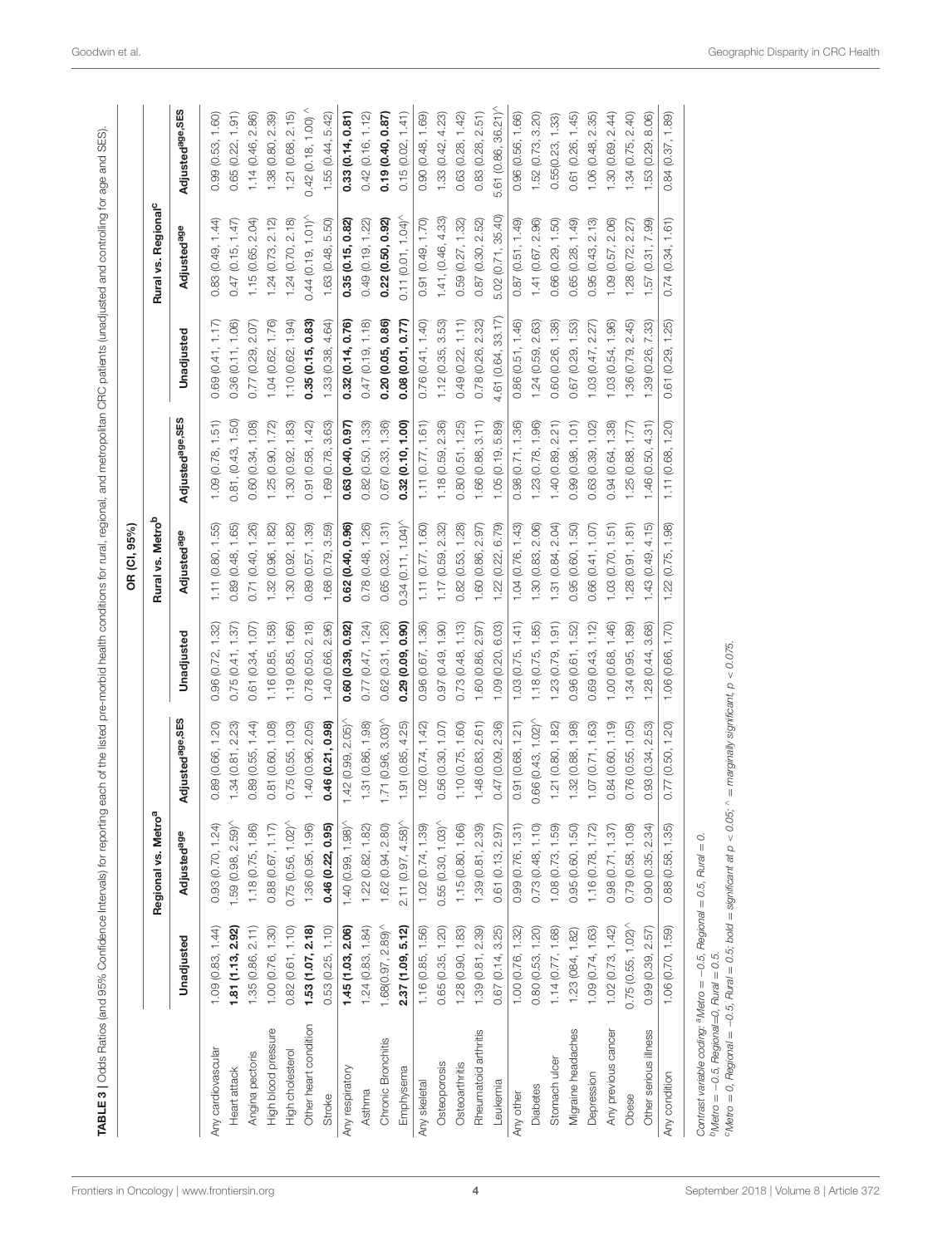where any two conditions form the "closest" pair when their pairwise Somers' D statistic is maximum and significant. Presence or absence of comorbid conditions for each participant were saved as variables for analysis. These two grouping methods allowed us to draw conclusions regarding the likelihood of rural, regional, and metropolitan CRC patients reporting a certain type of condition, as well as the likelihood of reporting multiple commonly co-occurring conditions.

#### Data Analysis

Contrast variables (see **[Table 2](#page-2-0)** notes) were created in order to apply all three comparisons between major city, regional, and rural groups in separate analyses. Logistic regression was applied to estimate the odds ratio (OR) associated with each condition, each type of condition, and multimorbidity cluster membership across rural, regional, and major cities. Unadjusted ORs and 95% confidence intervals were reported alongside those adjusted for age and SES. Cox regressions were then conducted to estimate hazard ratios (HR) and 95% confidence intervals associated with patient location of residence, controlling for stage of cancer at diagnosis, age, and SES. Mediations were tested through a series of Cox regression models and Sobel tests to assess significance of the indirect effect. All main analyses were performed in IBM SPSS version 23 [\(30\)](#page-8-27).

### RESULTS

**[Table 2](#page-2-0)** reports the percentage of participants that reported a previous diagnosis of each condition. The most commonly reported condition was high blood pressure (40.9%), followed by high cholesterol (28.7%), obesity (25.5%), and a previous cancer diagnosis (20.0%). One or more cardiovascular-related diagnoses were reported by 59.4% of participants, while 17.9% reported at least one respiratory condition and 25.2% reported at least one skeletal condition. Eighty-seven percent of the sample reported being previously diagnosed with at least one condition overall.

Preliminary analyses of variance showed that remoteness of living was negatively associated with SES and the patients living in regional areas were significantly older than those in metropolitan or rural areas. As shown in **[Table 2](#page-2-0)**, SES was weakly, but significantly negatively associated with a previous diagnosis of heart attack ( $r = -0.07$ ,  $p < 0.01$ ), angina pectoris ( $r = -0.08$ ,  $p < 0.01$ ), high blood pressure ( $r = -0.06$ ,  $p < 0.01$ ), one or more other serious illness ( $r = -0.05$ ,  $p < .05$ ), previous cancer diagnosis ( $r = -0.07$ ,  $p < 0.01$ ), and one more previously diagnosed condition overall ( $r = -0.06$ ,  $p < 0.05$ ). Based on these results, which suggest that SEIFA rank and age are related to both remoteness and several premorbid diagnoses, crude ORs as well as age- and SES-adjusted ORs are presented in the main analysis.

# Main Analyses

#### Regional vs. Major City

As shown in **[Table 3](#page-3-0)**, crude logistic regression results suggest that when compared to CRC patients living in major cities, regional CRC patients were significantly more likely to report having had a heart attack (OR = 1.81, 95% CI = 1.13-2.92), other heart condition (OR = 1.53, 95% CI = 1.07-2.18), one or more respiratory conditions ( $OR = 1.45$ , 95%  $CI = 1.03$ – 2.06), or emphysema (OR = 2.37, 95% CI = 1.09–5.12). When adjusted for age, ORs became insignificant for other heart conditions (OR = 1.36, 95% CI = 0.95-1.96) and marginally significant for heart attack (OR =  $1.59$ , 95% CI = 0.98-2.59), one or more respiratory conditions ( $OR = 1.40, 95\%$  $CI = 0.99 - 1.98$ ) and emphysema (OR = 2.11, 95% CI = 0.97– 4.58). These marginally significant results remained when ORs were adjusted for both age and SEIFA rank. In the case of emphysema, the age and SES adjusted OR was not significant. A suppression effect [\(31\)](#page-8-28) of SEIFA rank was apparent in the case of stroke (OR =  $0.46, 95\%$  CI =  $0.21-0.98$ ), whereby adjusting the OR for SES increased significance. That is, although previous stroke diagnosis is not associated with the variance in location (regional vs. major city) that is shared with SES, it is associated with the variance in location that is not shared with SES.

#### Rural vs. Major City

Rural CRC patients were significantly less likely than major city dwellers to report a previous diagnosis of one or more respiratory conditions (OR =  $0.60$ , 95% CI =  $0.39 - 0.92$ ) or emphysema  $(OR = 0.29, 95\% \text{ CI} = 0.09-0.90)$ . The age and SES adjusted ORs for respiratory conditions (OR =  $0.63$ , 95% CI =  $0.40-0.97$ ) and emphysema (OR = 0.32, 95% CI = 0.10-1.00) remained significant suggesting that these factors do not account for any of the effects of location on diagnosis. No other significant differences in diagnoses were found between rural and major city patients.

#### Rural vs. Regional

Rural patients were significantly less likely to report a previous diagnosis of other heart conditions ( $OR = 0.35$ , 95%  $CI = 0.15$ – 0.83), any respiratory disease (OR = 0.32, 95% CI = 0.14– 0.76), chronic bronchitis (OR = 0.20, 95% CI = 0.05-0.86) and emphysema (OR =  $0.08$ , 95% CI =  $0.01-0.77$ ) when compared to regional patients. These effects remained significant, or marginally significant, when ORs were adjusted for age and SES.

<span id="page-4-0"></span>TABLE 4 | Five overlapping clusters of conditions.

| Cluster label                              | <b>Conditions on cluster</b>                                                    | Strength of<br>multimorbidity |
|--------------------------------------------|---------------------------------------------------------------------------------|-------------------------------|
| Cluster 1<br>(CVD)                         | Heart attack, Angina pectoris, High blood<br>pressure, High cholesterol, Stroke | 0.250                         |
| Cluster 2<br>$(CVD + diabetes)$            | Heart attack, High blood pressure, High<br>cholesterol, Stroke, Diabetes        | 0.199                         |
| Cluster 3<br>(Respiratory)                 | Asthma, Chronic bronchitis, Emphysema                                           | 0.249                         |
| Cluster 4<br>$(HBP + diabetes +$<br>obese) | High blood pressure, Diabetes, Obese                                            | 0.200                         |
| Cluster 5<br>$(CVD + arthritis)$           | High blood pressure, High cholesterol,<br>Osteoarthritis                        | 0.175                         |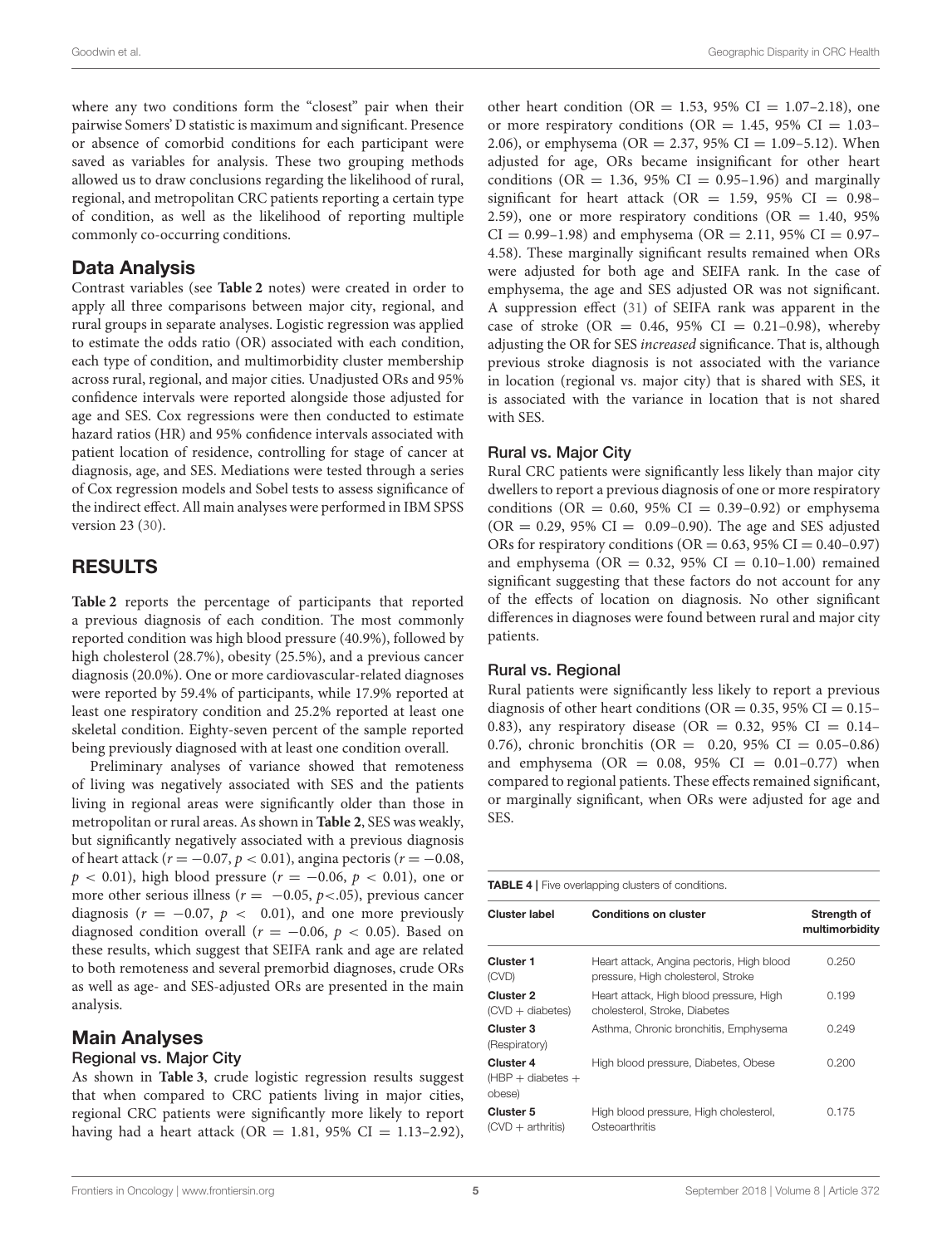#### Multimorbidity Analysis

Multimorbidity analysis identified five overlapping clusters of conditions (see **[Table 4](#page-4-0)**). High blood pressure and high cholesterol showed the highest number of comorbid conditions, followed by heart attack, angina pectoris, stroke, and diabetes (see **[Figure 1](#page-5-0)**). Most of the overlapping clusters related to conditions of the same type (e.g., cardiovascular disease group: heart attack, angina pectoris, high blood pressure, high cholesterol, and stroke), however, there were links with diabetes as well as osteoarthritis with the cardiovascular disease group. Further, a respiratory cluster (asthma, chronic bronchitis, emphysema) and a cluster associating high blood pressure, diabetes, and obesity were identified.

As shown in **[Table 5](#page-6-0)**, only membership in the respiratory cluster significantly differed according to location. That is, adjusting for age and SES, regional CRC patients were more likely to report multiple respiratory diagnoses compared to metropolitan patients (HR = 1.92, 95% CI = 1.05–1.3.51). Also, rural patients were marginally less likely than regional patients to report diagnosis of multiple respiratory disorders ( $HR = 0.36$ ,  $95\%$  CI = 0.12-1.03).

### Survival Analysis

No significant differences were found between CRC specific 10 years mortality $^2$  $^2$  and patient place of residence. However, when controlling for stage of cancer at diagnosis, residing in a regional area was associated with a higher risk of all-cause mortality at 10 years post diagnosis when compared to metropolitan patients (HR = 1.33, 95% CI = 1.14-1.56). This effect was reduced slightly but remained significant when adjusted for age

<span id="page-5-1"></span><sup>2</sup>5-year mortality was also measured and no significant differences were found for patient place of residence.

(HR = 1.27, 95% CI = 1.09–1.47), however as shown in **[Figure 2](#page-7-0)**, was insignificant when adjusted for age and SES ( $HR = 1.08$ , 95%  $CI = 0.91 - 1.29$ . Crude comparison of metropolitan and rural patients showed higher survival in metropolitan areas  $(HR = 1.23, 95\% \text{ CI} = 1.03 - 1.47)$ . This result did not change when adjusted for age, but was non-significant when adjusted for SES (HR = 1.04, 95% CI =  $0.86-1.27$ ). The same pattern of results was found when comparing rural and regional patients  $(HR = 0.63, 95\% \text{ CI} = 0.48 - 0.82, \text{ adjusted for age } (HR = 0.67,$ 95% CI=0.51-0.88) and age and SES (HR = 0.86, 95% CI = 0.63-1.14).

Diagnoses of other heart conditions (HR  $=$  1.15, 95%)  $CI = 0.96 - 1.37$  and any  $(HR = 1.01, 95\% CI = 0.82 - 1.23)$  or multiple (HR =  $0.97$ , 95% CI =  $0.66-1.42$ ) respiratory diseases were not related to all-cause mortality at 10 years post diagnosis. Heart attack (HR =  $1.164$ , 95% CI =  $1.33-2.04$ ) and emphysema (marginally;  $HR = 1.43$ , 95%  $CI = 0.99 - 2.07$ ) were associated with lower 10 years survival. Heart attack diagnosis partially mediated the relationship between regional status and all-cause 10 years survival ( $z = 2.14(0.11)$ ,  $p < 0.05$ ).

### **DISCUSSION**

The current study compared previously diagnosed health conditions in metropolitan, regional, and rural CRC patients and investigated whether geographical disparity existed above and beyond the effects of age and SES. Findings suggest that place of residence is largely unrelated to the previous diagnosis of other serious health conditions, however, some disparities were apparent for certain conditions, namely, cardio-vascular and respiratory health conditions were more common in inner regional areas. The findings also indicated that CRC patients

<span id="page-5-0"></span>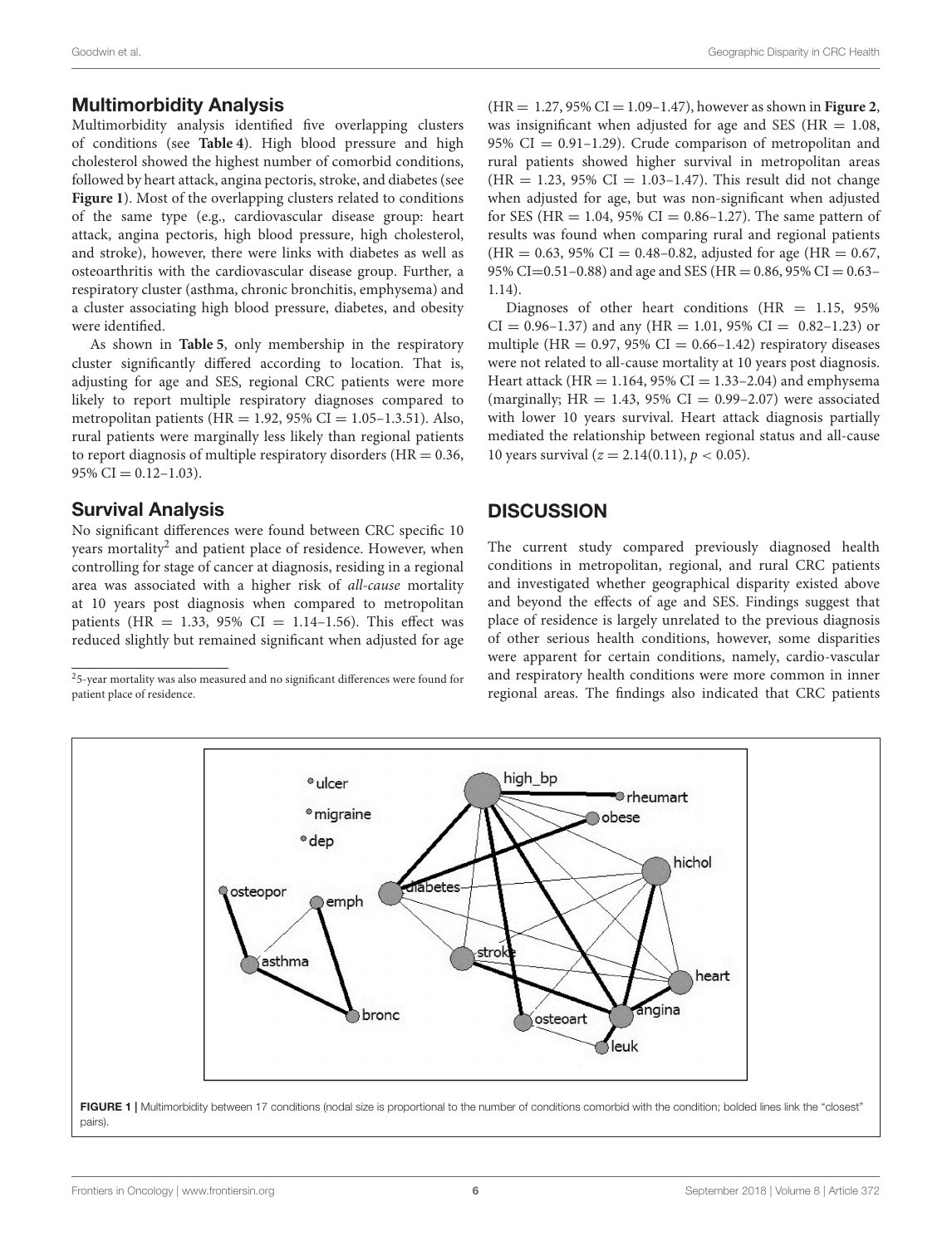living in regional Australia experience lower 10-years survival from all causes.

The regional disparity in previously diagnosed health conditions identified here were mostly explained by older age and lower SES in inner regional locations, suggesting that the demographic profile of rural and regional areas play a key role in health disparities in non-metropolitan areas. It has long been established that low SES is associated with poorer healt h [\(20](#page-8-17) , [32\)](#page-8-29). Educational, financial, and social disadvantage can often result in depleted resources for leading a healthy lifestyle and addressing health issues [\(33](#page-9-0) [–35\)](#page-9-1). Our findings support a growing body of recent evidence suggesting that regional disparity in health may be less about location and more about the characteristics of people within a geographic region [\(36](#page-9-2) [–38\)](#page-9-3). Recently, health researchers have suggested a shift in focus from broad urban-rural health disparities to understanding the unique characteristics of different communities and the individual s within them [\(36](#page-9-2), [39](#page-9-4), [40\)](#page-9-5). To make the greatest improvements to the health of regional populations, it is recommended that health interventions be targeted at, and tailored toward, lower SES individuals and communities [\(41](#page-9-6) , [42\)](#page-9-7). The current findings support this recommendation and suggest its application in CRC specific contexts. Although the association between age and mortality is unalterable, our findings raise further awareness of the aging population of our rural and regional communities and the need for focus on age appropriate health services and interventions in these areas.

In the current study, regional patients were more likely than both metropolitan and rural patients to report a previous diagnosis of certain heart conditions, one of several respiratory diseases, or multiple respiratory diseases. Research in genera l (not CRC-specific) adult populations has yielded similar results to those found here, highlighting that geographical disparities in health conditions are not unique to CRC patients. For example, AIHW data from a similar time period (2004–2005) shows that in general, Australians living in regional areas are significantly more likely to report various respiratory and heart problems [\(23\)](#page-8-20). Results also suggested that higher mortality in regional CRC patients was partially attributed to their higher risk of heart attack which is not surprising considering the high risk of heart attack recurrence in any population [\(43\)](#page-9-8). Although this finding highlights the ill-effects of regional health disparities on survival in general, it does not provide evidence of impact on CRC-specific survival. Nevertheless, considering the common lifestyle factors that lead to both cardiovascular and colorectal disease (i.e., diet and exercise), these findings strengthen the importance of targeting lifestyle change for improving chronic disease outcomes in regional areas ( [3](#page-8-30) , [5\)](#page-8-2).

<span id="page-6-0"></span>Despite previous evidence for an association between increasing remoteness and poor health ( [2](#page-8-4) , [6](#page-8-5) [–10\)](#page-8-8), rural CRC patients in this study (those living in the most remote areas) were no more likely to report a previously diagnosed condition, and were less likely to report previously diagnosed heart, or one or multiple respiratory conditions, than metropolitan and regional patients. This finding was unexpected considering substantial evidence suggesting rural residents report poorer health and shorter life expectancy than those living in major cities ( [6](#page-8-5) , [44\)](#page-9-9).

**TABLE** 5 | Octos Ratos (end Series (or multimoticly cluster membership in rural, regional and metropolism CRC patients (unadquistate and controlling for ages).<br>
Unadquistance intervals and the controlling of the controlli

| Frontiers in Oncology   www.frontiersin.org |  |
|---------------------------------------------|--|
|---------------------------------------------|--|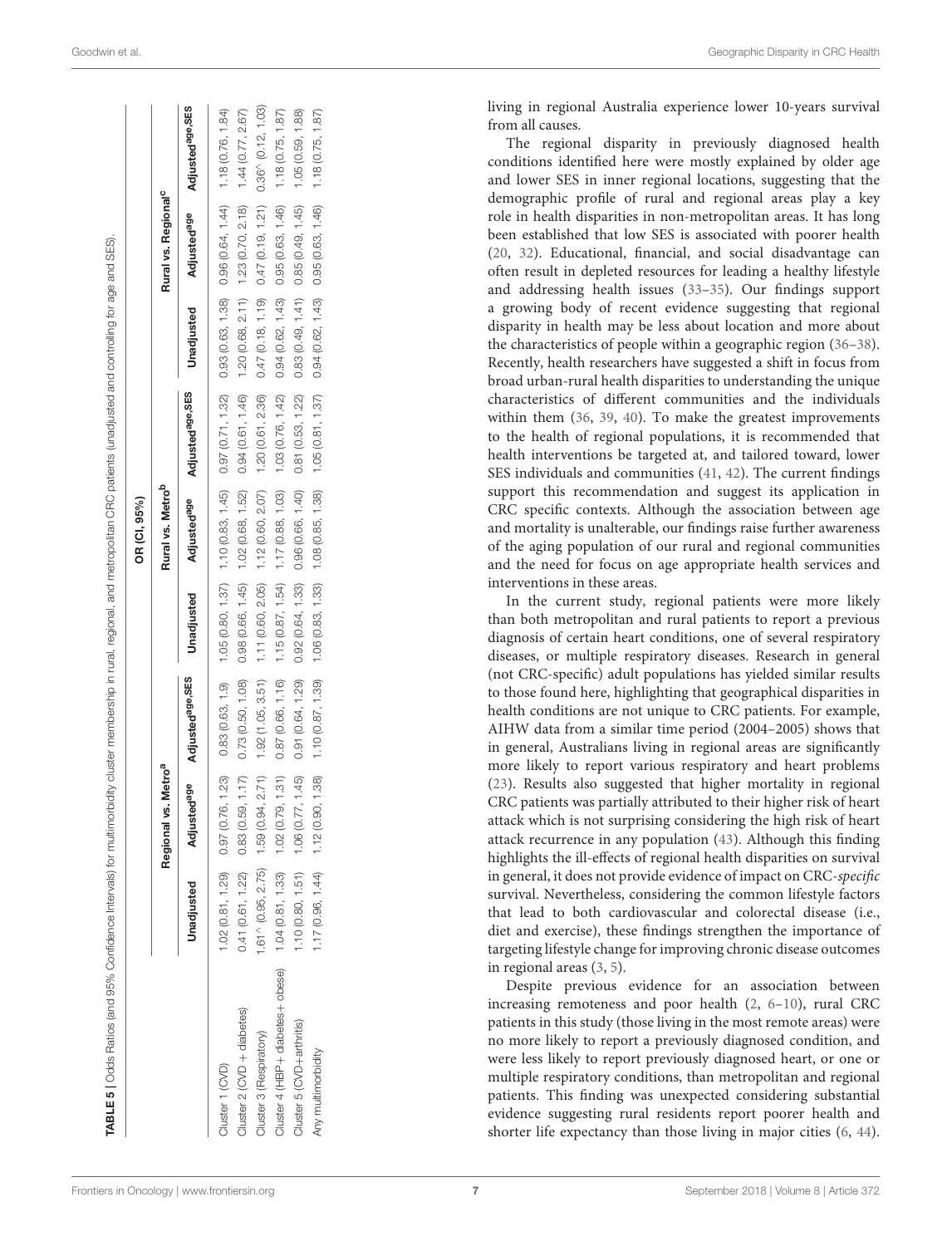

<span id="page-7-0"></span>The better health reported by patients in rural communities was for the most part, not accounted for by differences in age or SES and therefore may potentially be due to environmental factors unique to rural living that could be investigated in future research. Alternatively, the prevalence of other chronic health conditions in remote areas may appear lower, as residents living further away from health services are less likely to access medical attention [\(45,](#page-9-10) [46\)](#page-9-11) and therefore less likely to have certain health conditions identified and diagnosed. Sampling error is another potential explanation for unexpected findings and replication in a different sample may be warranted before solid conclusions can be drawn.

### Limitations

The current study was conducted using a large representative sample of CRC patients, however, some limitations exist. For example, individual data on SES was not available, meaning the estimates were based on the status of each local government area as a whole. This allowed us to draw inferences based on the average SES of a community but did not allow us to study individual SES; a method that would result in more precise estimates. Similarly, information on participant ethnic identification was not collected and this prevented us from assessing its role. Finally, our sample of outer regional and remote participants was small in comparison to other groups. Although this is representative of the Australian population, it likely explained their higher variance in outcomes. Equal group sizes may have led to the emergence of more significant effects and future research might benefit from over-representation of participants in more remote locations. A final consideration to note when interpreting findings is that the current sample is particularly reflective of younger, earlier stage colon cancer patients.

# **Conclusion**

Our findings suggest that very few geographical disparities in previously diagnosed health conditions are apparent among CRC patients and those that do exist are largely explained by age and SES, rather than geographical location itself. In addition, lower CRC-specific survival rates in inner regional areas do not appear to be impacted by the limited disparities in previously diagnosed health conditions that do exist. Public health initiatives and health services aiming to increase the overall health of CRC patients and reduce mortality, should be targeted at lower SES and aging communities and will benefit from addressing lifestyle changes that impact more than one chronic health condition.

# ETHICS STATEMENT

The study used archival data gathered as part of the Colorectal Cancer and Quality of Life study, which was approved by the University of Queensland's Behavioral and Social Science Ethical Review Committee. Participants provided informed consent via mail. The University of Southern Queensland's Human Research Ethics Committee approved the use of this data (H17-REA014).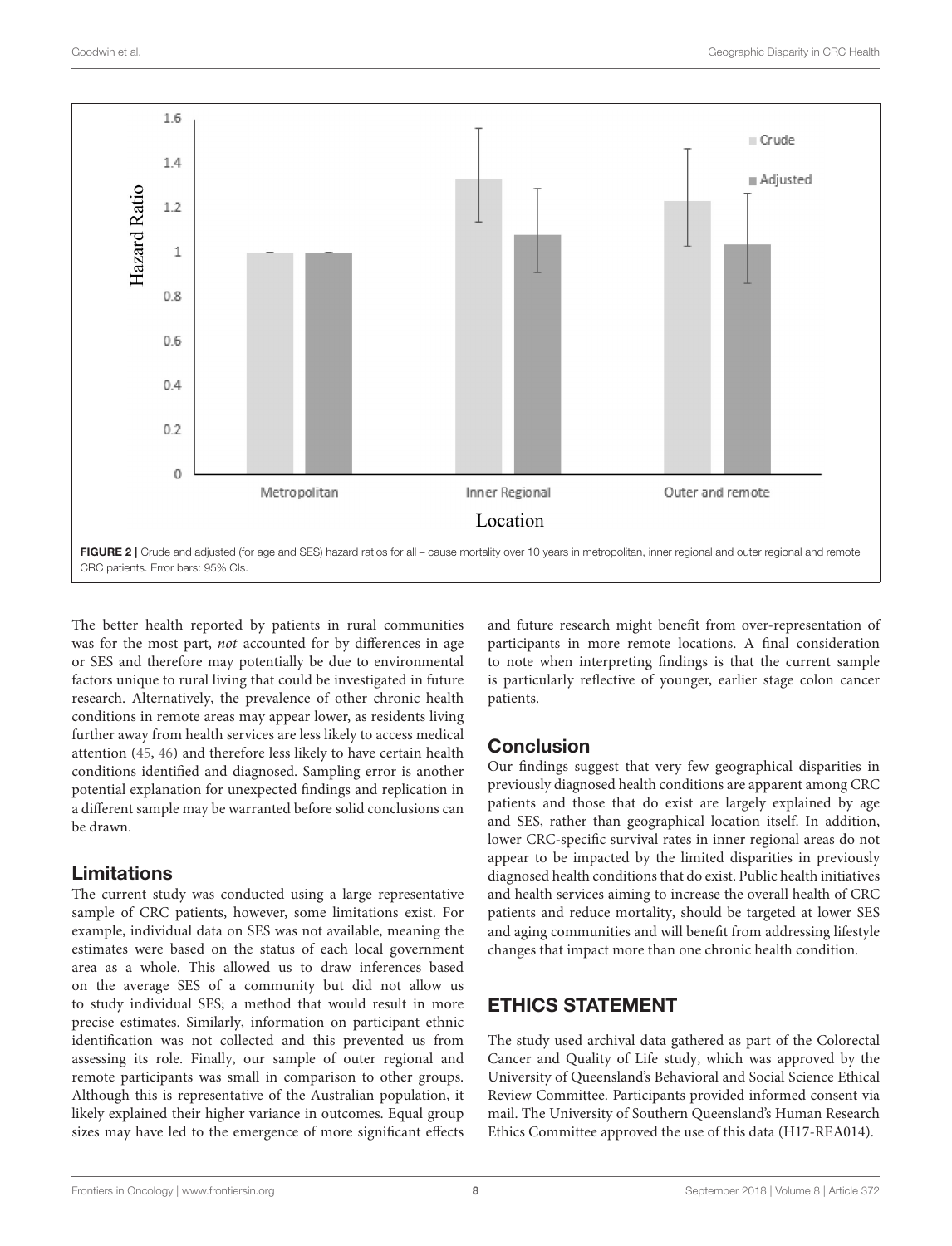### AUTHOR CONTRIBUTIONS

BG formulated the research question, performed the bulk of data analysis, and drafted the full manuscript. SM provided substantial input in planning and revising the manuscript. MI provided statistical support and contributed substantial revision to the results section of the manuscript. FC-W contributed content and revisions to the introduction and the discussion. SN conducted cluster analyses and authored parts of the methods section. PB was heavily involved in data collection and management. SC was instrumental in the research design and

### **REFERENCES**

- <span id="page-8-0"></span>1. Begg SJ, Vos T, Barker B, Stanley L, Lopez AD. Burden of disease and injury in Australia in the new millennium: measuring health loss from diseases, injuries and risk factors. Med J Aust. (2008) 188:36. Available Online at: [www.mja.com.](www.mja.com.au/system/files/issues/188_01_070108/beg10596_fm.pdf) [au/system/files/issues/188\\_01\\_070108/beg10596\\_fm.pdf](www.mja.com.au/system/files/issues/188_01_070108/beg10596_fm.pdf)
- <span id="page-8-4"></span>2. Cramb S, Mengersen K, Baade PD. Atlas of Cancer in Queensland: Geographical Variations in Incidence and Survival 1998-2007: Viertel Centre for Research in Cancer Control. Cancer Coucil Queensland (2011).
- <span id="page-8-30"></span>3. Crouch R, Wilson A, Newbury J. A systematic review of the effectiveness of primary health education or intervention programs in improving rural women's knowledge of heart disease risk factors and changing lifestyle behaviours. Int J Evid Based Healthcare (2011) 9:236–45. doi: [10.1111/j.1744-1609.2011.00226.x](https://doi.org/10.1111/j.1744-1609.2011.00226.x)
- <span id="page-8-1"></span>4. Ireland MJ, March S, Crawford-Williams F, Cassimatis M, Aitken JF, Hyde MK, et al. A systematic review of geographical differences in management and outcomes for colorectal cancer in Australia. BMC Cancer (2017) 17:95. doi: [10.1186/s12885-017-3067-1](https://doi.org/10.1186/s12885-017-3067-1)
- <span id="page-8-2"></span>5. Eberhardt MS, Pamuk ER. The importance of place of residence: Examining health in rural and nonrural areas. Am J Public Health (2004) 94:1682–6. doi: [10.2105/AJPH.94.10.1682](https://doi.org/10.2105/AJPH.94.10.1682)
- <span id="page-8-5"></span>6. Smith KB, Humphreys JS, Wilson MG. Addressing the health disadvantage of rural populations: how does epidemiological evidence inform rural health policies and research? Aust J Rural Health (2008) 16:56–66. doi: [10.1111/j.1440-1584.2008.00953.x](https://doi.org/10.1111/j.1440-1584.2008.00953.x)
- <span id="page-8-3"></span>7. Australian Institute of Health and Welfare. Cancer in Australia: An overview 2006. Australian Institute of Health and Welfare (2007).
- <span id="page-8-6"></span>8. Schouten L, Meijer H, Huveneers J, Kiemeney L. Urban-rural differences in cancer incidence in the Netherlands, 1989–1991. Int J Epidemiol. (1996) 25:729–36. doi: [10.1093/ije/25.4.729](https://doi.org/10.1093/ije/25.4.729)
- <span id="page-8-7"></span>9. O'Connor A, Wellenius G. Rural–urban disparities in the prevalence of diabetes and coronary heart disease. Public Health (2012) 126:813–20. doi: [10.1016/j.puhe.2012.05.029](https://doi.org/10.1016/j.puhe.2012.05.029)
- <span id="page-8-8"></span>10. Pong RW, DesMeules M, Lagacé C. Rural–urban disparities in health: How does Canada fare and how does Canada compare with Australia? Aust J Rural Health (2009) 17:58–64. doi: [10.1111/j.1440-1584.2008.01039.x](https://doi.org/10.1111/j.1440-1584.2008.01039.x)
- <span id="page-8-9"></span>11. Booth H. Mortality Atlas, Australia: 1997 to 2000. JSTOR (2003).
- <span id="page-8-10"></span>12. Phillips A. Health status differentials across rural and remote Australia. Aust J Rural Health (2009) 17:2–9. doi: [10.1111/j.1440-1584.2008.01029.x](https://doi.org/10.1111/j.1440-1584.2008.01029.x)
- <span id="page-8-11"></span>13. Jong KE, Smith DP, Yu XQ, O'Connell DL, Goldstein D, Armstrong BK. Remoteness of residence and survival from cancer in New South Wales. Med J Aust. (2004) 180:618–22. Available Online at: [www.mja.com.au/system/files/](www.mja.com.au/system/files/issues/180_12_210604/jon10431_fm.pdf) [issues/180\\_12\\_210604/jon10431\\_fm.pdf](www.mja.com.au/system/files/issues/180_12_210604/jon10431_fm.pdf)
- <span id="page-8-12"></span>14. Wilkinson D, Cameron K. Cancer and cancer risk in South Australia: what evidence for a rural–urban health differential? Aust J Rural Health (2004) 12:61–6. doi: [10.1111/j.1038-5282.2004.00555.x](https://doi.org/10.1111/j.1038-5282.2004.00555.x)
- <span id="page-8-13"></span>15. Dixon J, Welch N. Researching the rural–metropolitan health differential using the 'social determinants of health'. Aust J Rural Health (2000) 8:254–60. doi: [10.1111/j.1440-1584.2000.tb00366.x](https://doi.org/10.1111/j.1440-1584.2000.tb00366.x)
- <span id="page-8-14"></span>16. Beckmann KR, Bennett A, Young GP, Cole SR, Joshi R, Adams J, et al. Sociodemographic disparities in survival from colorectal cancer in South

data collection phases of the research and contributed substantial revision to the final manuscript. JA played a key role in the design of the research, co-ordination of data collection and formulating the research question. JD also played a key role in the design of the research and provided substantial revision to the manuscript.

### FUNDING

This research was funded by the University of Southern Queensland and Cancer Council Queensland.

Australia: a population-wide data linkage study. BMC Health Services Res. (2016) 16:24. doi: [10.1186/s12913-016-1263-3](https://doi.org/10.1186/s12913-016-1263-3)

- 17. Chawla N, Butler EN, Lund J, Warren JL, Harlan LC, Yabroff KR. Patterns of colorectal cancer care in Europe, Australia, and New Zealand. J Natl Cancer Inst Monographs (2013) 2013:36–61. doi: [10.1093/jncimonographs/lgt009](https://doi.org/10.1093/jncimonographs/lgt009)
- <span id="page-8-15"></span>18. Edwards BK, Noone AM, Mariotto AB, Simard EP, Boscoe FP, Henley SJ, et al. Annual Report to the Nation on the status of cancer, 1975-2010, featuring prevalence of comorbidity and impact on survival among persons with lung, colorectal, breast, or prostate cancer. Cancer (2014) 120:1290–314. doi: [10.1002/cncr.28509](https://doi.org/10.1002/cncr.28509)
- <span id="page-8-16"></span>19. Larson A. Rural health's demographic destiny. Rural Remote Health (2006) 6:1–8. Available Online at:<https://www.rrh.org.au/journal/article/551>
- <span id="page-8-17"></span>20. Adler NE, Boyce T, Chesney MA, Cohen S, Folkman S, Kahn RL, et al. Socioeconomic status and health: The challenge of the gradient. Am Psychol. (1994) 49:15. doi: [10.1037/0003-066X.49.1.15](https://doi.org/10.1037/0003-066X.49.1.15)
- <span id="page-8-18"></span>21. Baade PD, Dasgupta P, Aitken JF, Turrell G. Geographic remoteness, area-level socioeconomic disadvantage and inequalities in colorectal cancer survival in Queensland: a multilevel analysis. BMC Cancer (2013) 13:493. doi: [10.1186/1471-2407-13-493](https://doi.org/10.1186/1471-2407-13-493)
- <span id="page-8-19"></span>22. Lynch BM, Baade P, Fritschi L, Leggett B, Owen, N, Pakenham, K. et al. Modes of presentation and pathways to diagnosis of colorectal cancer in Queensland. Med J Aust. (2007) 186:288–91. Available Online at: [https://www.mja.com.au/](https://www.mja.com.au/system/files/issues/186_06_190307/lyn11021_fm.pdf) [system/files/issues/186\\_06\\_190307/lyn11021\\_fm.pdf](https://www.mja.com.au/system/files/issues/186_06_190307/lyn11021_fm.pdf)
- <span id="page-8-20"></span>23. Australian Insitute of Health and Welfare. Rural, Regional and Remote Health: Indicators of Health Status and Determinants of Health. Canberra, ACT: Australian Institute of Health and Welfare Canberra (2008).
- <span id="page-8-21"></span>24. Ng SK, Holden L, Sun J. Identifying comorbidity patterns of health conditions via cluster analysis of pairwise concordance statistics. Statist Med. (2012) 31:3393–405. doi: [10.1002/sim.5426](https://doi.org/10.1002/sim.5426)
- <span id="page-8-22"></span>25. Prados-Torres A, Calderón-Larranaga A, Hancco-Saavedra J, Poblador-Plou B, van den Akker M. Multimorbidity patterns: a systematic review. J Clin Epidemiolo. (2014) 67:254–66. doi: [10.1016/j.jclinepi.2013.09.021](https://doi.org/10.1016/j.jclinepi.2013.09.021)
- <span id="page-8-23"></span>26. Batstra L, Bos E, Neeleman J. Quantifying psychiatric comorbidity Lessions from chronic disease epidemiology. Soc Psychiatry Psychiatr Epidemiol. (2002) 37:105–11. doi: [10.1007/s001270200001](https://doi.org/10.1007/s001270200001)
- <span id="page-8-24"></span>27. Baty F, Putora PM, Isenring B, Blum T, Brutsche M. Comorbidities and burden of COPD: a population based case-control study. PloS ONE (2013) 8:e63285. doi: [10.1371/journal.pone.0063285](https://doi.org/10.1371/journal.pone.0063285)
- <span id="page-8-25"></span>28. Benjamini Y, Hochberg Y. Controlling the false discovery rate: a practical and powerful approach to multiple testing. J R Statis Soc Series B. (1995):289–300.
- <span id="page-8-26"></span>29. Borgatti SP, Everett MG, Freeman LC. Ucinet forWindows: Software for Social Network Analysis. Harvard, MA: Analytic Technologie (2002).
- <span id="page-8-27"></span>30. Corp. I. IBM SPSS Statistics for Windows, Version 23.0. Armouk, NY: IBM Corp (2014).
- <span id="page-8-28"></span>31. MacKinnon DP, Krull JL, Lockwood CM. Equivalence of the mediation, confounding and suppression effect. Prevent Sci. (2000) 1:173–81. doi: [10.1023/A:1026595011371](https://doi.org/10.1023/A:1026595011371)
- <span id="page-8-29"></span>32. Meyer OL, Castro-Schilo L, Aguilar-Gaxiola S. Determinants of mental health and self-rated health: a model of socioeconomic status, neighborhood safety, and physical activity. Am J Public Health (2014) 104:1734-41. doi: [10.2105/AJPH.2014.302003](https://doi.org/10.2105/AJPH.2014.302003)